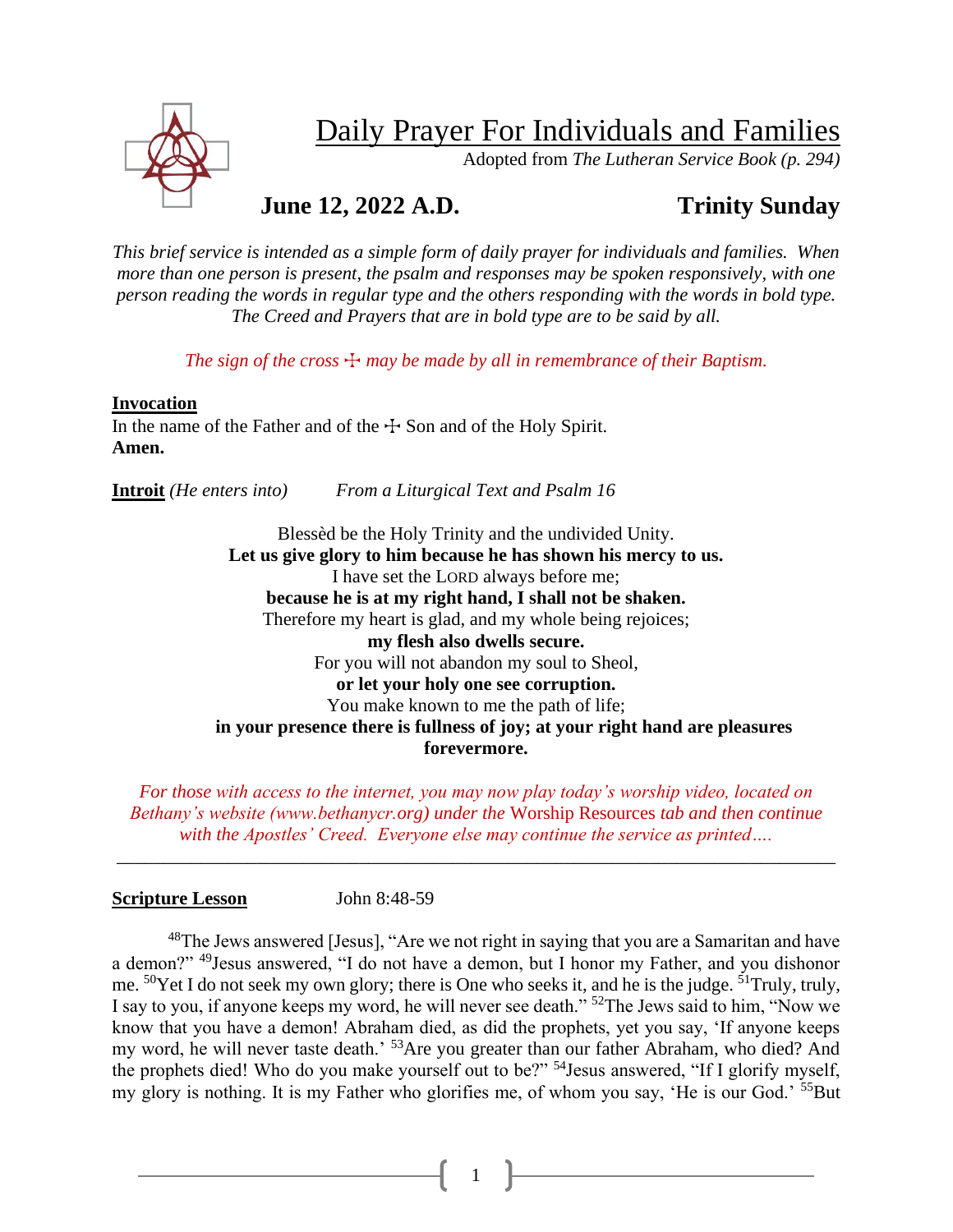you have not known him. I know him. If I were to say that I do not know him, I would be a liar like you, but I do know him and I keep his word.  $56$ Your father Abraham rejoiced that he would see my day. He saw it and was glad." <sup>57</sup>So the Jews said to him, "You are not yet fifty years old, and have you seen Abraham?" <sup>58</sup>Jesus said to them, "Truly, truly, I say to you, before Abraham was, I am." <sup>59</sup>So they picked up stones to throw at him, but Jesus hid himself and went out of the temple.

\_\_\_\_\_\_\_\_\_\_\_\_\_\_\_\_\_\_\_\_\_\_\_\_\_\_\_\_\_\_\_\_\_\_\_\_\_\_\_\_\_\_\_\_\_\_\_\_\_\_\_\_\_\_\_\_\_\_\_\_\_\_\_\_\_\_\_\_\_\_\_\_\_\_\_\_\_\_

**Sermon** –  $\pm$  *Keep The Word of Christ*  $\pm$  *(A copy is included at the end of this service.)* 

#### **Athanasian Creed**

Whoever desires to be saved must, above all, hold the catholic faith. **Whoever does not keep it whole and undefiled will without doubt perish eternally.** And the catholic faith is this, **that we worship one God in Trinity and Trinity in Unity, neither confusing the persons nor dividing the substance.** For the Father is one person, the Son is another, and the Holy Spirit is another. **But the Godhead of the Father and of the Son and of the Holy Spirit is one: the glory equal, the majesty coeternal.** Such as the Father is, such is the Son, and such is the Holy Spirit: **the Father uncreated, the Son uncreated, the Holy Spirit uncreated;** the Father infinite, the Son infinite, the Holy Spirit infinite; **the Father eternal, the Son eternal, the Holy Spirit eternal.** And yet there are not three Eternals, but one Eternal, **just as there are not three Uncreated or three Infinites, but one Uncreated and one Infinite.** In the same way, the Father is almighty, the Son almighty, the Holy Spirit almighty; **and yet there are not three Almighties, but one Almighty.** So the Father is God, the Son is God, the Holy Spirit is God; **and yet there are not three Gods, but one God.** So the Father is Lord, the Son is Lord, the Holy Spirit is Lord; **and yet there are not three Lords, but one Lord.** Just as we are compelled by the Christian truth to acknowledge each distinct person as God and Lord, so also are we prohibited by the catholic religion to say that there are three Gods or Lords. **The Father is not made nor created nor begotten by anyone.** The Son is neither made nor created, but begotten of the Father alone. **The Holy Spirit is of the Father and of the Son, neither made nor created nor begotten, but proceeding.** Thus, there is one Father, not three Fathers; one Son, not three Sons; one Holy Spirit, not three Holy Spirits. **And in this Trinity none is before or after another; none is greater or less than another;** but the whole three persons are coeternal with each other and coequal, so that in all things, as has been stated above, the Trinity in Unity and Unity in Trinity is to be worshiped. **Therefore, whoever desires to be saved must think thus about the Trinity.**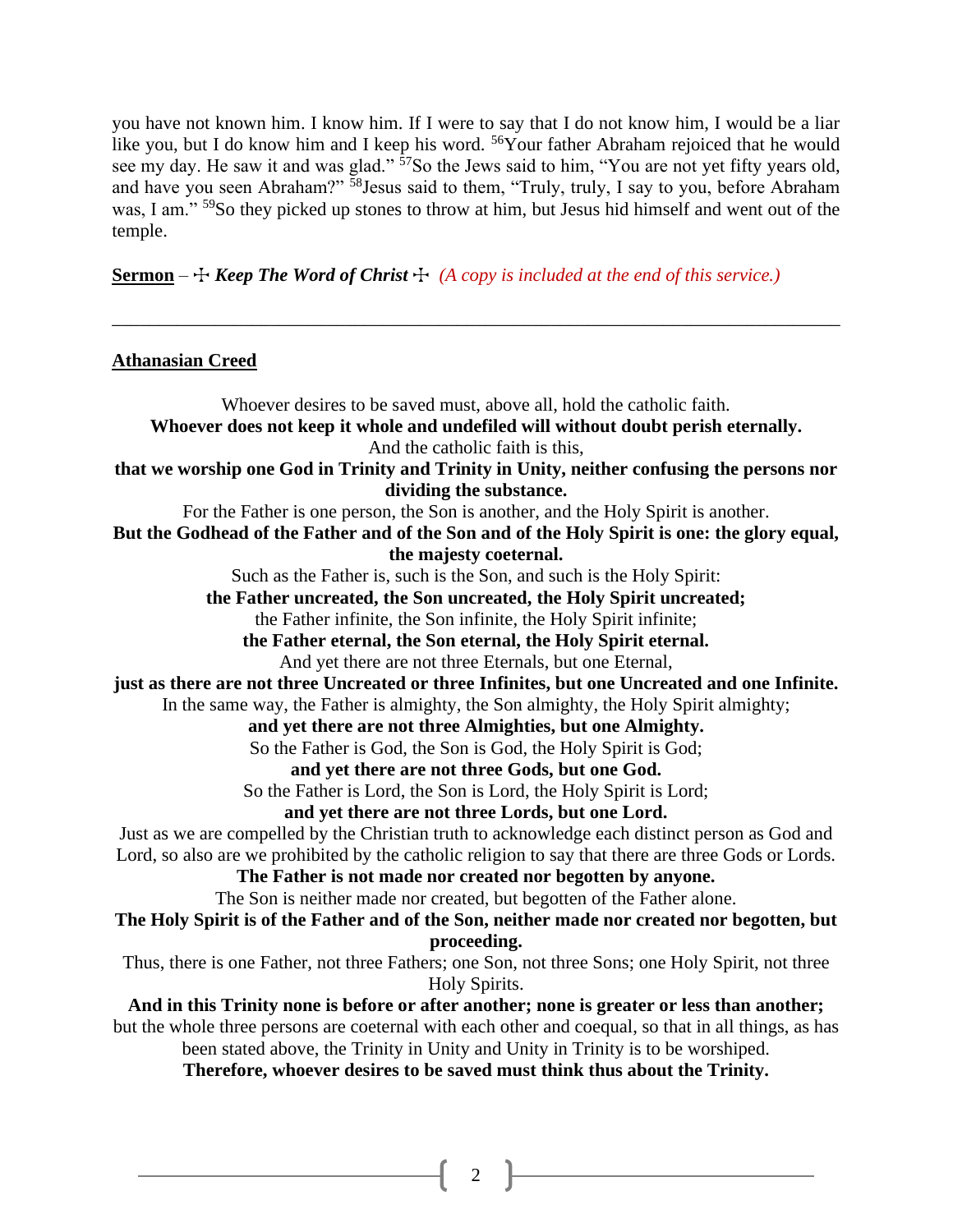But it is also necessary for everlasting salvation that one faithfully believe the incarnation of our Lord Jesus Christ.

**Therefore, it is the right faith that we believe and confess that our Lord Jesus Christ, the Son of God, is at the same time both God and man.**

He is God, begotten from the substance of the Father before all ages; and He is man, born from the substance of His mother in this age:

**perfect God and perfect man, composed of a rational soul and human flesh;**

equal to the Father with respect to His divinity, less than the Father with respect to His humanity. **Although He is God and man, He is not two, but one Christ:**

one, however, not by the conversion of the divinity into flesh, but by the assumption of the humanity into God;

**one altogether, not by confusion of substance, but by unity of person.**

For as the rational soul and flesh is one man, so God and man is one Christ,

**who suffered for our salvation, descended into hell, rose again the third day from the dead,** ascended into heaven, and is seated at the right hand of the Father, God Almighty, from whence He will come to judge the living and the dead.

**At His coming all people will rise again with their bodies and give an account concerning their own deeds.**

And those who have done good will enter into eternal life, and those who have done evil into eternal fire.

**This is the catholic faith; whoever does not believe it faithfully and firmly cannot be saved.**

# **The Lord's Prayer**



**Our Father who art in heaven, hallowed be Thy name, Thy kingdom come, Thy will be done on earth as it is in heaven; give us this day our daily bread; and forgive us our trespasses as we forgive those who trespass against us; and lead us not into temptation, but deliver us from evil. For Thine is the kingdom and the power and the glory forever and ever. Amen.**

# **Bethany's Prayer List**

### **Entrusting into God's Care**

- Wayne Schilling hospice care
- The Kroemer family as they help a friend
- Bridget Rinderknecht job changes
- Persecuted Christians and refugees
- Those suffering after the storm and during the pandemic
- Peace in Europe and throughout the world
- Project 24 students, Yvonne and Lorine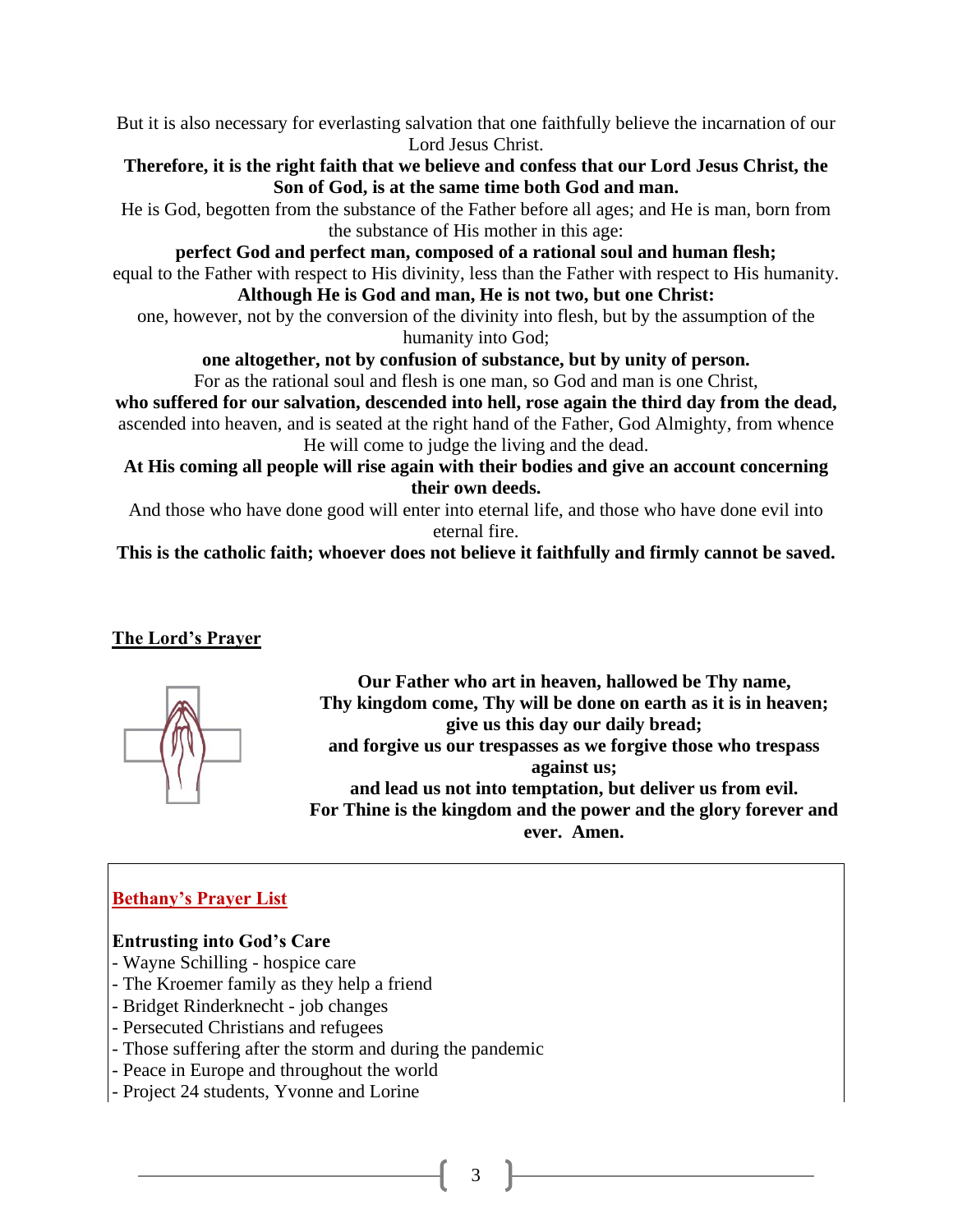# **Healing**

- Mike Raymon back pain
- Joyce Fritz health issues
- Lynn Madsen recovering after surgery
- Nancylee Siebenmann recovering after hospitalization
- Faye Sieck recovering after surgery
- Natalie Heller recovering after surgery
- Erin Wilson health issues
- Doug Knutson cancer treatment
- John Siebenmann health issues
- Lee Rathje recovering after surgery
- Cindy Broadwater relief of foot pain
- Carol Grimminger recovering after hospitalization
- Sharon Ramsey recovering after surgery
- Dave Christian recovering at home after cardiac surgery

## **Homebound**

- Candi Engel - Garnett Place

# **Mourning**

- Mechele (friend of Linda Patten) - died 5/14

## **Serving Our Country**

- Ben serving in the Iowa National Guard
- Mitchell & Benjamin (relatives of Schoens & Smiths) US Navy
- Harrison (son of Rob & Faye Sieck) US Army

# **Collect of the Day**

Almighty and everlasting God, You have given us grace to acknowledge the glory of the eternal Trinity by the confession of a true faith and to worship the Unity in the power of the Divine Majesty. Keep us steadfast in this faith and defend us from all adversities; for You, O Father, Son, and Holy Spirit, live and reign, one God, now and forever. **Amen.**

# **Concluding Prayers**

Blessed Lord, You have caused all Holy Scripture to be written for our learning. Grant that we may so hear them, read, mark, learn, and take them to heart that, by the patience and comfort of Your holy Word, we may embrace and ever hold fast the blessed hope of everlasting life; through Jesus Christ, Your Son, our Lord, who lives and reigns with You and the Holy Spirit, one God, now and forever.

**Amen.**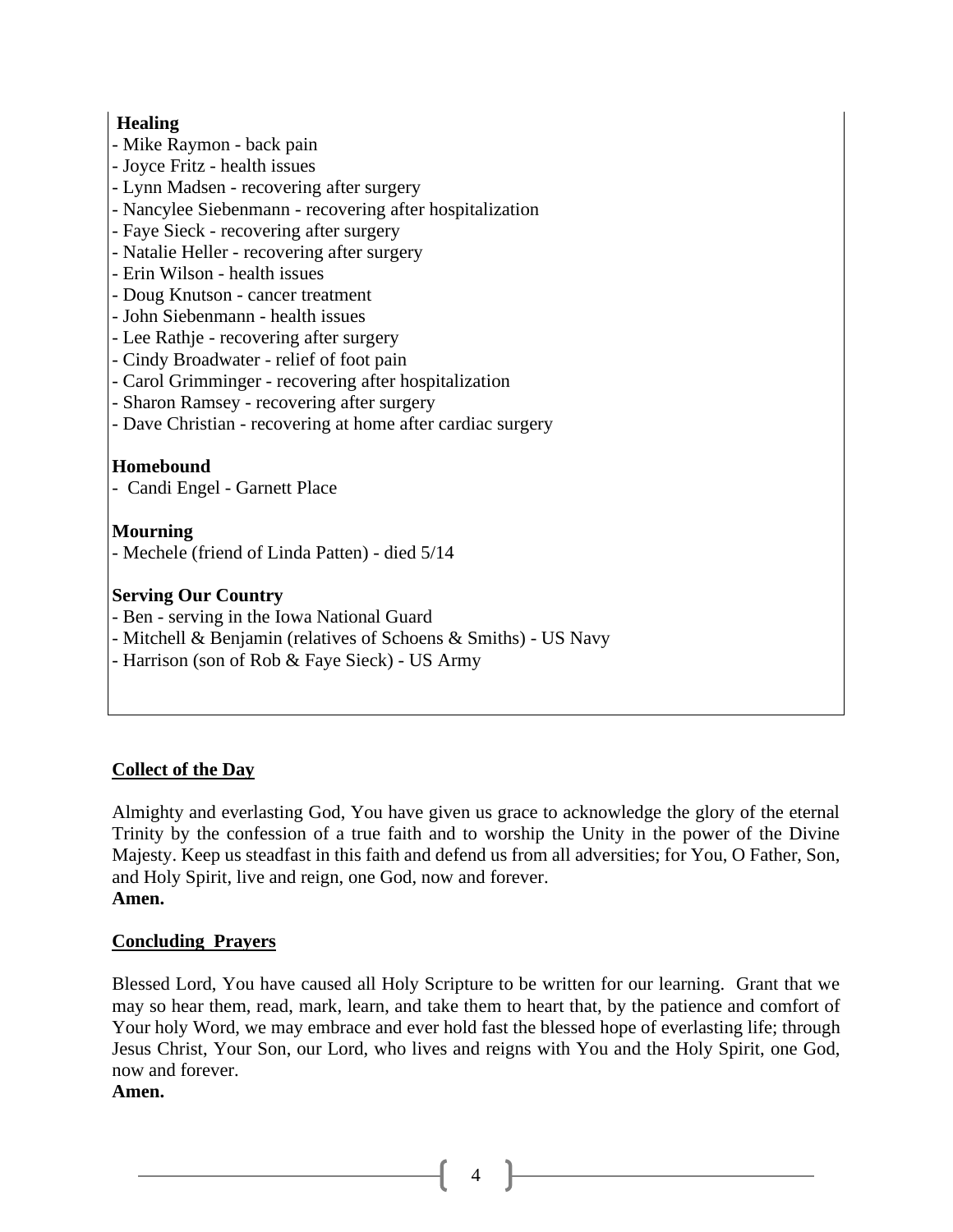Together we pray… **I thank You, my heavenly Father, through Jesus Christ, Your dear Son, that You have kept me this night from all harm and danger; and I pray that you would keep me this day also from sin and every evil, that all my doings and life may please You. For into Your hands I commend myself, my body and soul, and all things. Let Your holy angel be with me, that the evil foe may have no power over me. Amen.**

Let us bless the Lord. **Thanks be to God.**



Grace, mercy, and peace to you from our Triune God – the Father, the Son, and the Holy Spirit. Amen.

I believe it can be safely said that one of the most important characteristics that we would like to see in a friend or an acquaintance, is that they keep their word. It's something that we call integrity, and it's a valued commodity among people, perhaps now more than ever.

In our Scripture reading today we hear about keeping a word also. But here, it's not about keeping *our* word or *our* promises, but rather about keeping the Word of God. Keeping the Word here, takes on a whole new meaning, because its not about putting trust in ourselves or in other less than perfect people, but about putting our trust in the Word of Him who is completely trustworthy - Jesus Christ. Jesus says in verse 55 of our text, "*I do know the [Father] and I keep His Word*". And then later He says that there are great benefits for those who keep His Word, urging us, even on this Trinity Sunday in 2022 to Keep the Word of Christ.

As Christians today we are urged to keep the Word of Christ because He is the Son of God, the Second Person of the Trinity. The Jews in their spiritual blindness could not understand who Jesus really was. They were aware of His earthly ancestry, but simply could not grasp that the man before them was also divine – truly God in the flesh. Therefore, they insulted Jesus and accused Him of all sorts of crazy things. Things like being possessed by a demon, or being a Samaritan, (someone from the "wrong side of the tracks" so to speak). And as Jesus refuted each one of these wild accusations, the Jews' hostility increased to the point where they were ready to kill Him.

Unfortunately, today there is still confusion concerning the true identity of Jesus. There are those who respect Jesus, such as the Muslims, who believe that Jesus was a great teacher or prophet. But there are also those who are openly hostile towards our Lord, seeing Him as a fraud or His followers as the cause of problems in the world today. But lest we be quick to condemn, or at least look down upon the Muslim or unbelievers, we must confess that we too sometimes fail to remember just who Jesus is, and to remember His love for us, causing us to doubt His goodness or even struggle inwardly with His authority over us.

Just think of one of the more recent times that you have sinned. Perhaps you stole or cheated on something. Perhaps you were using your tongue to honor yourself instead of God, to build yourself up, instead of your neighbor. Perhaps we sin looking for a good time, believing that